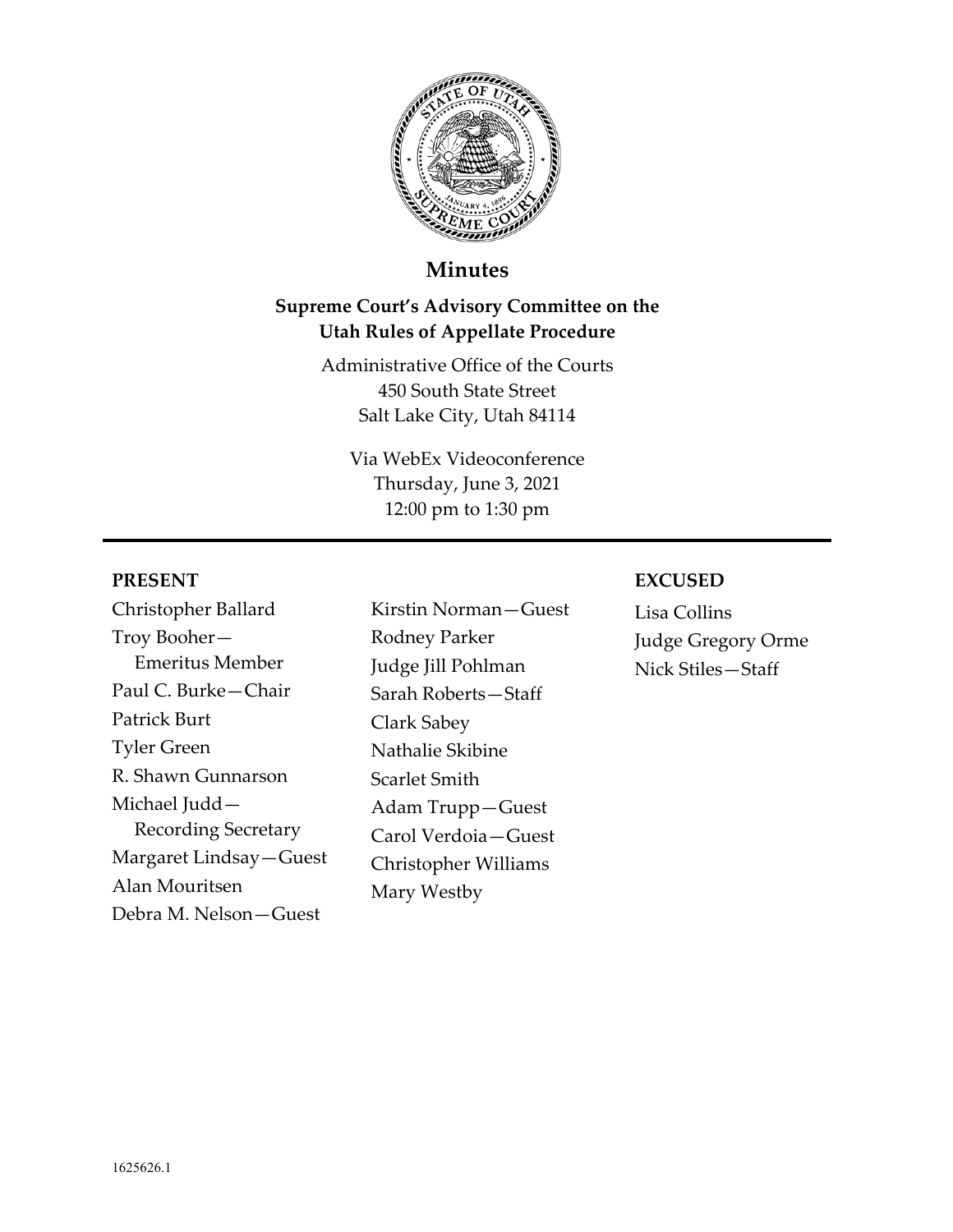#### **1. Welcome, Approval of May 2021 Minutes Paul Burke**

Paul Burke welcomed the committee and thanked its members for their attendance. The committee reviewed the May 2021 minutes. The committee noted that a reference to a stretch of rules from "Rule 59 to 62" should actually refer to a stretch of rules from Rule 54 to 58, and the committee agreed that that correction should be made.

*Mary Westby moved to approve the minutes from the May 2021 meeting with that change. Judge Jill Pohlman seconded that motion and it passed without objection by unanimous consent.*

# **2. Action: Rules 54–58 (Child Welfare Rules)**

## **Adam Trupp Carol Verdoia**

Adam Trupp and Carol Verdoia guided the committee in a return to the proposed changes to Rules 54 to 58, which govern child‐welfare appeals. Among the proposed changes discussed was a change to Rule 55(b) at the end of line 15 to provide that appellate counsel must be appointed within 14 days of the filing of the notice of appeal, and if not, trial counsel would have to proceed with appeal. Ms. Verdoia explained that the goal is to avoid letting cases languish, given the important interests associated with expediting these appeals, both for children and for parents. Mr. Trupp suggested that there appears to be general agreement about expediting the process of appointing counsel, and proposed that any such appointment take place within 30 days. Ms. Verdoia pointed out that with a proposed change delaying the filing of petition until transmission of record, some delay may already have been introduced into the appellate timeline for child‐welfare cases. Ms. Verdoia and Mr. Trupp both expressed openness to a proposal of 21 days, splitting the difference between the two proposals.

*Mary Westby moved to adopt the package of proposed changes presented by Christopher Ballard, with 21 days as the time allowed to appoint appellate counsel. Mr. Ballard seconded that motion.*

Before any vote on that motion, the committee discussed the possibility of inverting those deadlines, with counsel being appointed within 14 days of notice of appeal and petition being due within 21 days of transmission of the record. Ms. Westby expressed hesitation about increasing the time for filing a petition to 21 days. The committee also discussed the relative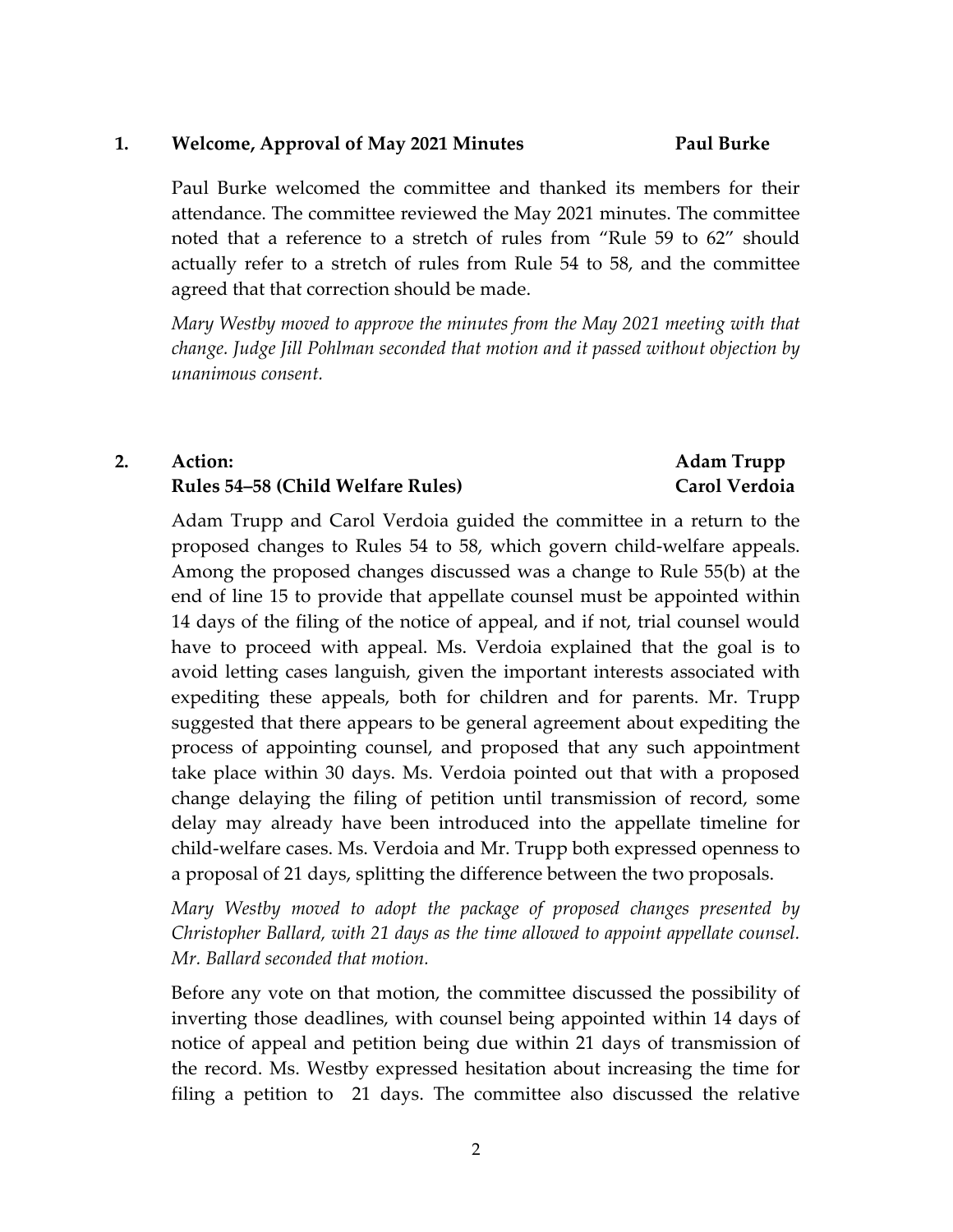benefits of "14 days" and "15 days" in line 3 of the working document.

*After that discussion, the committee voted on Ms. Westby's original motion regarding Mr. Ballard's addition, and that motion passed without objection by unanimous consent.*

**3. Action: Rules 15, 25, 43, 50**

> The committee noted that public comment period on proposed changes to Rules 15, 25, 43, and 50 has passed. The only comment the committee received was a comment related to Rule 25. After discussion, the committee agreed that the issue raised in the comment is unlikely to prove problematic. The committee also discussed the rule regarding participation in oral argument and the timing of motions requesting such participation, recognizing that the court may not want to see motion practice on the eve of oral argument. The committee delved into timing and the appropriate method for such a request.

> *After discussion, Mr. Sabey moved to adopt amendment to Rule 25(h) as reflected on‐screen at the committee's meeting. Mr. Parker seconded that motion and it passed without objection by unanimous consent.*

#### **4. Action: Rule 11**

#### **Paul Burke Sarah Roberts**

**Paul Burke Sarah Roberts**

*Given that little time remained in the committee's meeting, Ms. Westby moved to table Rule 11. Mr. Gunnarson seconded that motion and it passed without objection by unanimous consent.*

#### **5. Action: Rule 12**

*Similarly, Ms. Westby moved to table Rule 12. Mr. Gunnarson again seconded Ms. Westby's motion and it passed without objection by unanimous consent.*

# **Sarah Roberts**

**Paul Burke**